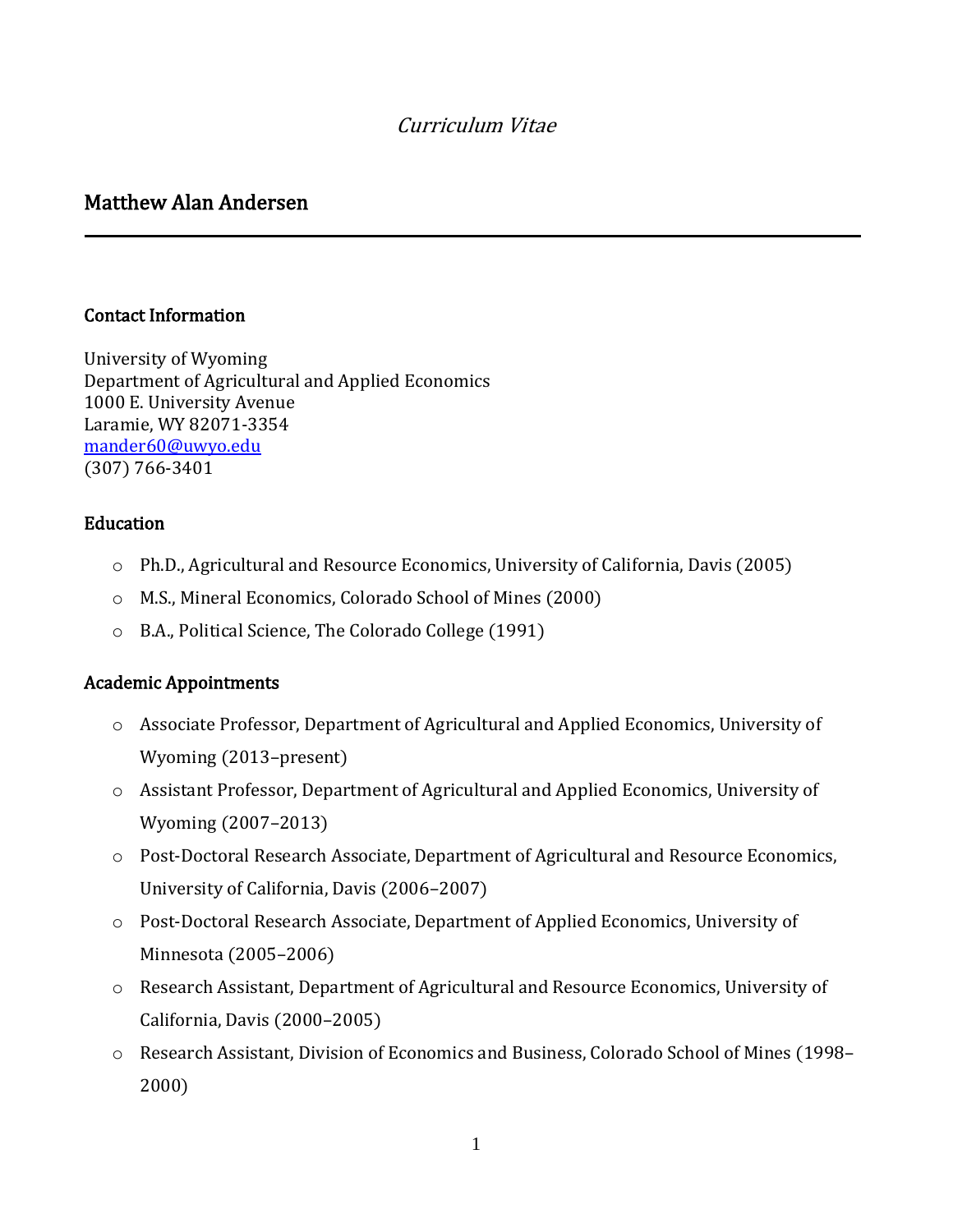#### Professional Affiliations

- o Visiting Scholar, Department of Economics, Strategy, and Management, University of Leuven, Belgium (sabbatical fall semester 2013)
- o Multi-state Research Project Member, Impact Analyses and Decision Strategies for Agricultural Research, NC-1034, National Institute of Food and Agriculture (2007–present)
- o Agricultural and Applied Economics Association (AAEA) Member

### Honors and Awards

- o American Journal of Agricultural Economics, Outstanding Article Honorable Mention (2019)
- o Quality of Research Discovery Award, Agricultural and Applied Economics Association (2011)
- o Outstanding Published Research Award, Western Agricultural Economics Association (2011)
- o Quality of Research Discovery Award, Australian Agricultural and Resource Economics Society (2010)
- $\circ$  Gordon A. King Outstanding Dissertation Award, Department of Agricultural and Resource Economics, University of California, Davis (2005)

#### Articles

- $\circ$  Andersen, MA, 2019. Calculating and interpreting percentage changes for economic analysis. Applied Economics Teaching Resources 1(1): 25-31
- o Andersen, MA, 2019. Knowledge productivity and the returns to agricultural research: a review. Australian Journal of Agricultural and Resource Economics 63(2): 205-220
- $\circ$  Andersen MA, 2018. Age-Efficiency and replacement requirements for measures of capital services. Review of Economics and Finance 13(3): 55-61
- $\circ$  Andersen MA, Alston JM, Pardey PG, Smith A, 2018. A century of U.S. farm productivity growth: A surge then a slowdown. American Journal of Agricultural Economics 100(4): 1072-1090
- $\circ$  Andersen MA, 2015. Public investment in U.S. agricultural R&D and the economic benefits. Food Policy 51: 38-43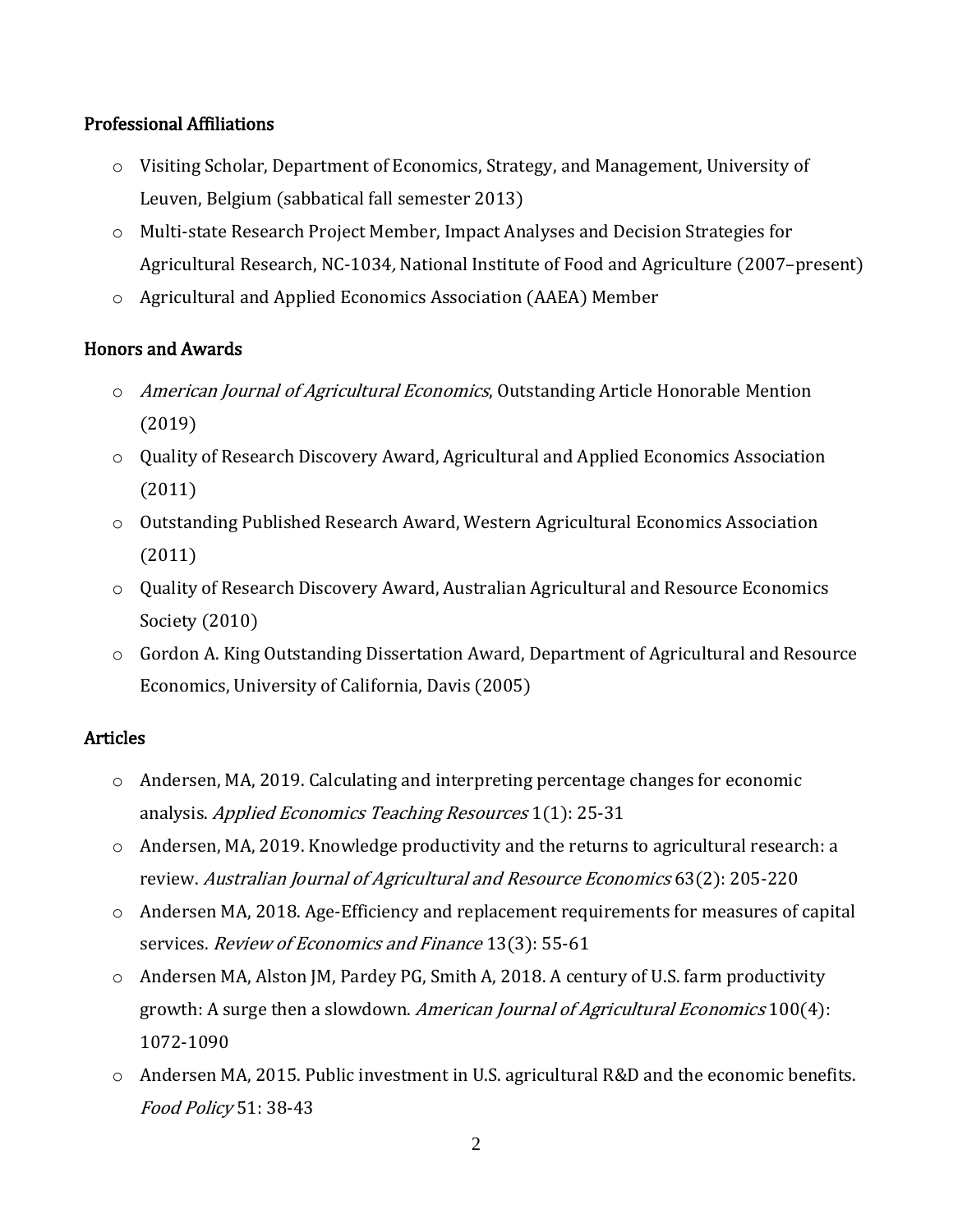- $\circ$  Andersen MA, Song W, 2013. The Economic impact of public agricultural research and development in the United States. Agricultural Economics 44(3): 287-295
- o Andersen MA, Alston JM, Pardey PG, 2012. Capital use intensity and productivity biases. Journal of Productivity Analysis 37(1): 59-71
- o Alston JM, Andersen MA, James JS, Pardey PG, 2011. The Economic returns to U.S. public agricultural research. American Journal of Agricultural Economics 93(5): 1257-1277
- o Andersen MA, Alston JM, Pardey PG, 2011. Capital services in U.S. agriculture: concepts, comparisons, and the treatment of interest rates. American Journal of Agricultural Economics 93(3): 718-738
- o Alston JM, Pardey PG, James JS, Andersen MA, 2009. The Economics of agricultural R&D. Annual Review of Resource Economics, Gordon C. Rausser, ed. (1): 537-566
- o Andersen MA, Coupal R, White B, 2009. Reclamation costs and regulation of Wyoming's oil and gas industry. Western Economics Forum 8(1): 40-48
- o James JS, Alston JM, Pardey PG, Andersen MA, 2009. Structural changes in U.S. agricultural production and productivity. Choices 24(4): 1-5
- o Andersen MA, Coupal R, 2009. Economic issues and policies affecting reclamation in Wyoming's oil and gas industry. Proceedings of the 26<sup>th</sup> Annual Meeting of the American Society of Mining and Reclamation, 1-17
- o Andersen MA, Blank SC, LaMendola T, Sexton RJ, 2002. California's cattle and beef industry at the crossroads. California Agriculture 56(5):152-156
- o Andersen MA, Sexton RJ, 2001. Key economic issues in commodity tree-pull programs. Agricultural and Resource Economics Update 4(3): 7-9

#### Books and Book Chapters

- o Alston, J.M., Andersen, M.A., James, J.S., Pardey, P.G., 2010. Persistence Pays: U.S. Agricultural Productivity and the Benefits from Public R&D Spending. New York: Springer
- o Alston, J.M., Andersen, M.A., James, J.S., Pardey, P.G., 2010. "Structural Changes in U.S. Agricultural Production and Productivity," Chapter 8 of The Shifting Patterns of Agricultural Production and Productivity Worldwide. Ames: Iowa State University Press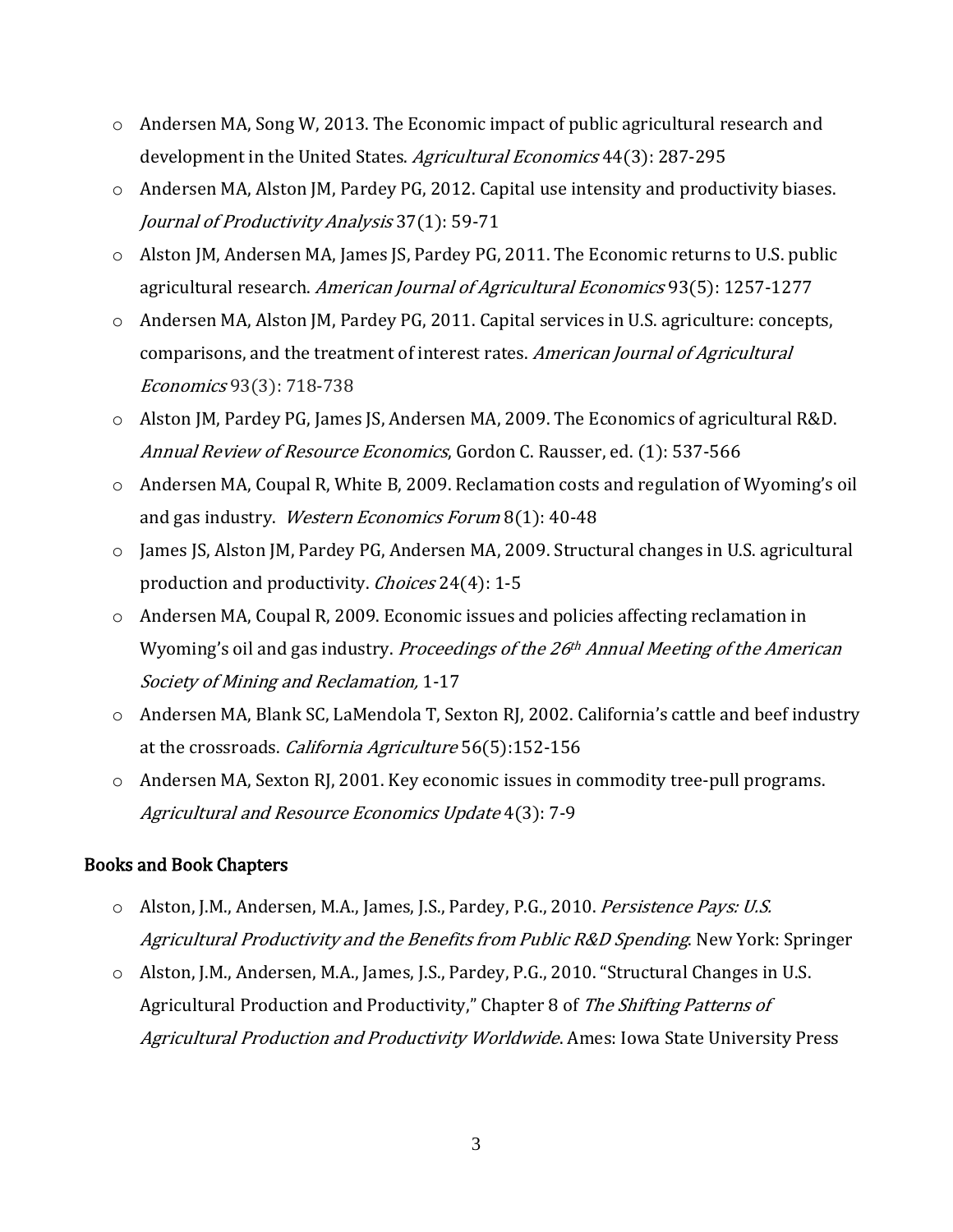#### Selected Presentations

- o Andersen, M.A. Econometrics of the impacts of agricultural R&D. Keynote Speaker, Impacts of agricultural research - towards an approach of societal values, an international conference organized by the French National Institute for Agricultural Research. Paris, France (2015)
- o Igarashi, Y., R. Coupal, D. Finnoff and M.A. Andersen. Economics of oil and gas development in the presence of reclamation and bonding requirements. Selected Paper presented at the Agricultural and Applied Economics Association, Minneapolis, MN (2014)
- o Andersen, M.A. and R. Coupal. Reclamation policies, economic incentives, and the cost of reclaiming orphaned oil and gas wells in Wyoming. Selected Paper at the Pacific Northwest Regional Conference, Seattle, WA (2012)
- o Krutkramele, K., M. Ehmke, C.T. Bastian, E. Larson-Meyer, M.A. Andersen, and L. Thunstrom. Risk preferences and young couples' natural sweetener glycemic index information valuation. Selected Paper presented at the Agricultural and Applied Economics Association, Seattle, WA (2012)
- $\circ$  Yao, X. and M.A. Andersen. Agricultural R&D lags from a dual perspective. Selected Paper presented at the Agricultural and Applied Economics Association, Denver, CO (2010)
- o Igarashi, Y., M.A. Andersen and R. Coupal. Environmental bonding for land reclamation. Selected Paper presented at the Agricultural and Applied Economics Association, Denver, CO (2010)
- o Andersen, M.A., J.M. Alston and P.G. Pardey. Asset utilization and bias in measures of US agricultural productivity. Selected Paper presented at the American Agricultural Economics Association, Long Beach, CA (2006)

# Professional Service

- o Topic Leader, *Productivity Analysis and Emerging Technologies*, Agricultural and Applied Economics Association (2012–2013)
- o Member of the Outstanding Published Graduate Student or MS Thesis Award Committee, Western Agricultural Economics Association (2012)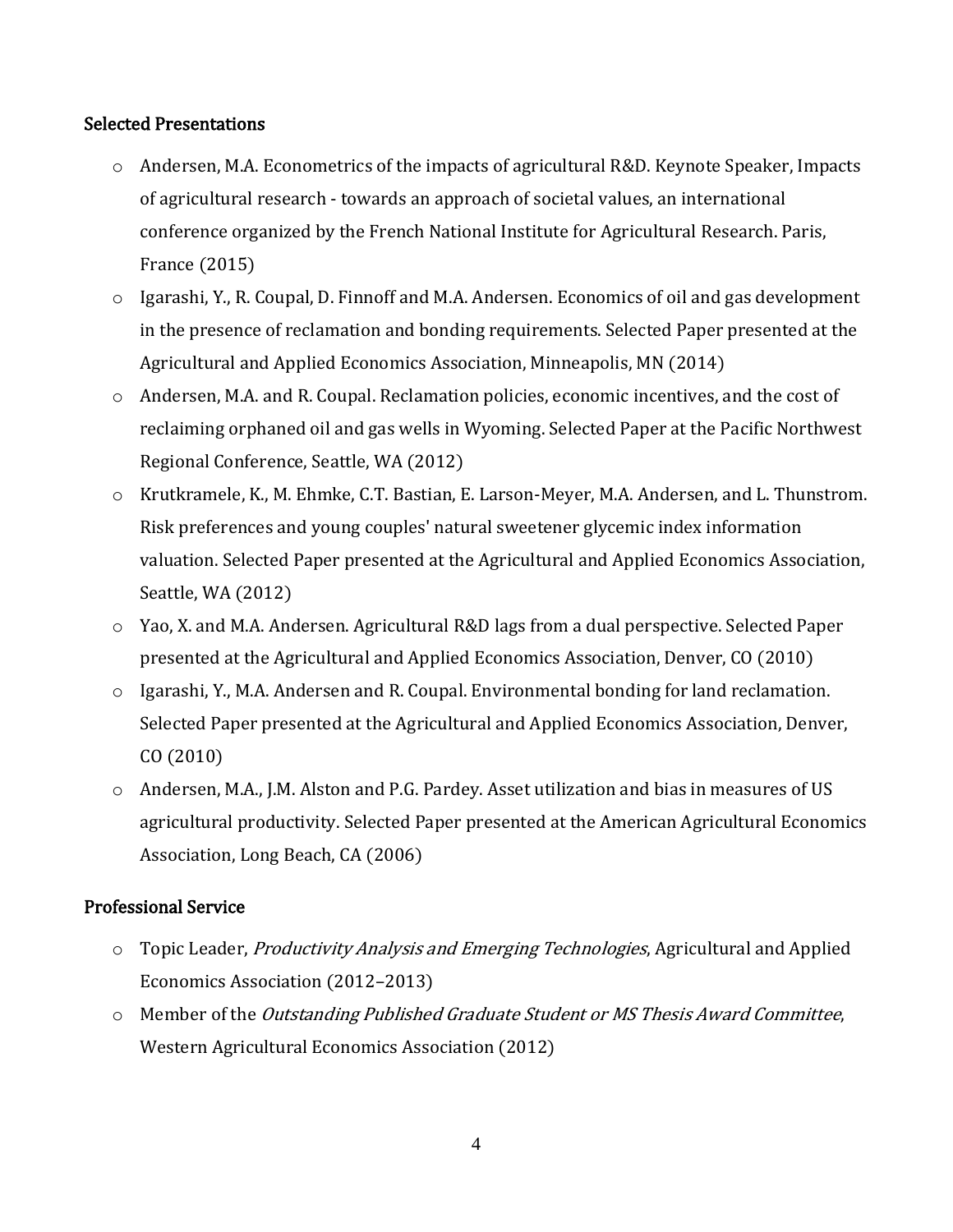### University Service

- o University of Wyoming, Department of Agricultural and Applied Economics, Undergraduate Curriculum Committee (2007–2010)
- o University of Wyoming, Department of Agricultural and Applied Economics, Faculty Senate (2011–2014)
- o University of Wyoming, College of Agriculture and Natural Resources, Tenure and Promotion Committee (2013–2015)

#### Journal Reviewer

- o Agricultural Economics
- o American Journal of Agricultural Economics
- o Applied Economic Perspectives and Policy
- o Choices
- o Economic Inquiry
- o Food Policy
- o Journal of Agricultural and Resource Economics
- o Journal of Productivity Analysis
- o Scientometrics

# Teaching (33 semesters)

- o Econometric Theory AGEC 5230, spring 2008–2019, 12 semesters
- o Agricultural Finance AGEC 4500, spring 2008–2015, 8 semesters
- o Quantitative Methods for Economists AGEC 5320, fall 2008–2012, 5 semesters
- o Technical Communication for Agribusiness Majors AGEC 4970, spring 2015–2019, 5 semesters
- o Principles of Microeconomics AGEC 1020, fall 2016–2018, 3 semesters

# Student Advising

#### Graduate Students

o M.S. thesis committee member for Magdana Kondaridze, "Consumer Food Preference Changes in Russia." (2019)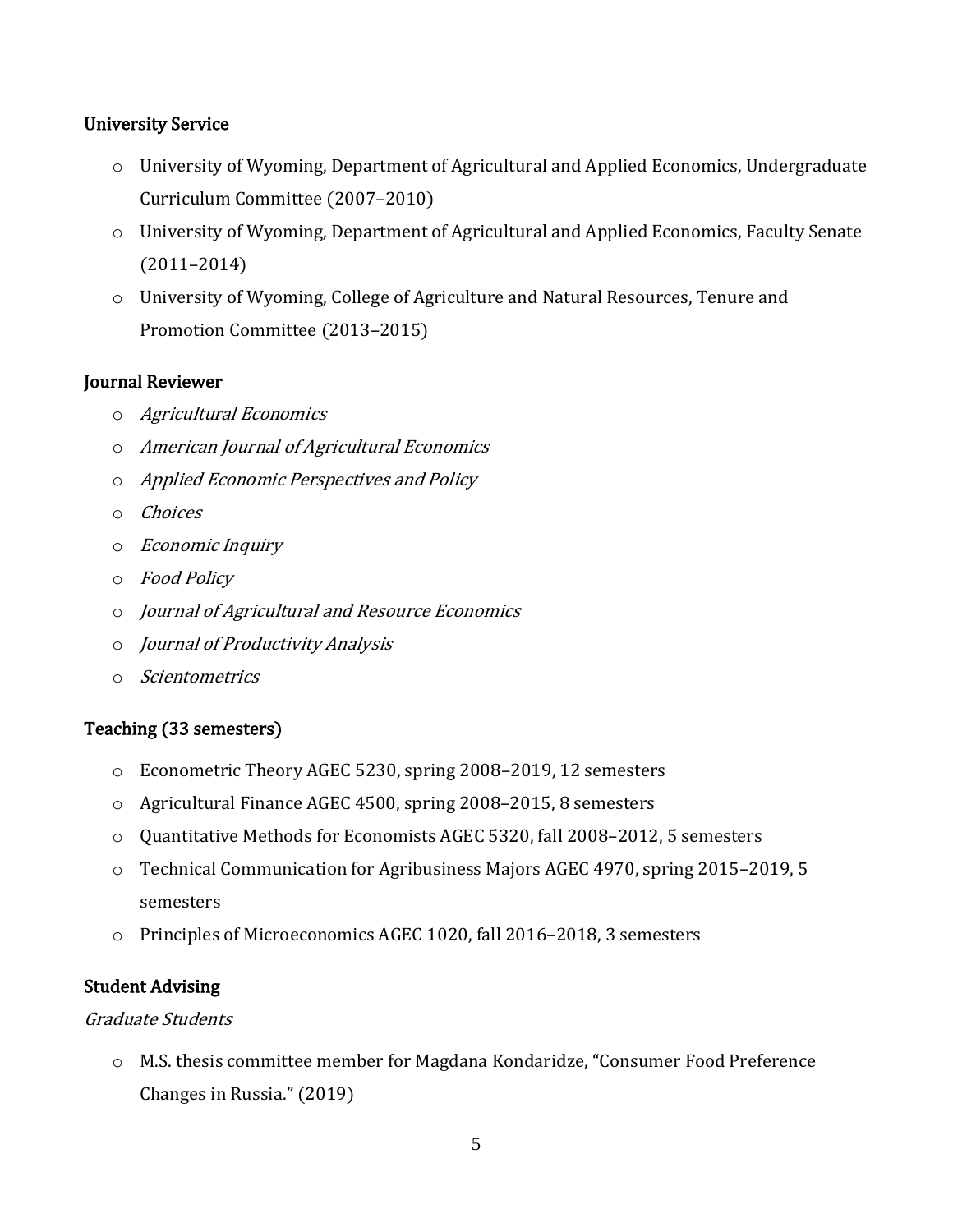- o M.S. thesis outside committee member for Shawn Enriques, Department of Economics and Finance (2018)
- o M.S. thesis committee for Justin Schaffer, "Measuring the Distribution of Economic Benefits from Adopting Genomic Technology in the U.S. Beef Industry: A Case Study of Myostatin Mutation." (2016)
- o Chair M.S. thesis committee for Phung Tran, "A Dual Economic Analysis of Capital Utilization and Productivity Growth in U.S. Agriculture." (2013)
- $\circ$  Co-Chair M.S. thesis committee for Yoshiyuki Igarashi, "Optimal Investment in a Research Network with Application to the Agricultural Experiment Stations in the United States." (2013)
- o M.S. thesis outside committee member for Jennifer Faulkner, "Comparison of Carbon Rich Soil Amendments for Reclamation of Southwest Wyoming Natural Gas Well Pads." Department of Ecosystem Science and Management (2012)
- o Chair M.S. thesis committee for Wenxing Song, "The Financial Returns to U.S. Public Agricultural Research: A Time Series Analysis." (2012)
- o M.S. thesis committee member for Tanya Madden, "Development of an improved training approach for implementing WebEquity, a new credit analysis program for Security First Bank in Nebraska and South Dakota." (2011)
- o M.S. thesis committee member for Katrina Krutkramele, "Young Consumers' Valuation of Natural Sweetener Alternatives." (2010)
- o Chair M.S. thesis committee for Xiaojia Yao, "A Dual Economic Analysis of Multi-factor Productivity and R&D Lags in U.S. Agriculture." (2010)
- o Co-Chair M.S. thesis committee for Yoshiyuki Igarashi, "Optimal Bonding System for Land Reclamation in Oil and Gas Development." (2010)
- o M.S. thesis committee member for Heath Van Eaton, "U.S. Excess Demand for Selected Plastic Goods: 1994-2003." (2010)
- o Co-chair M.S. thesis committee for Cheryl Higgins, "Consumer Preferences and Characteristics Regarding Farmers' Markets." (2009)
- o Co-chair M.S. technical paper for Bridgette White, "Reclamation Costs for Oil and Gas Development." (2009)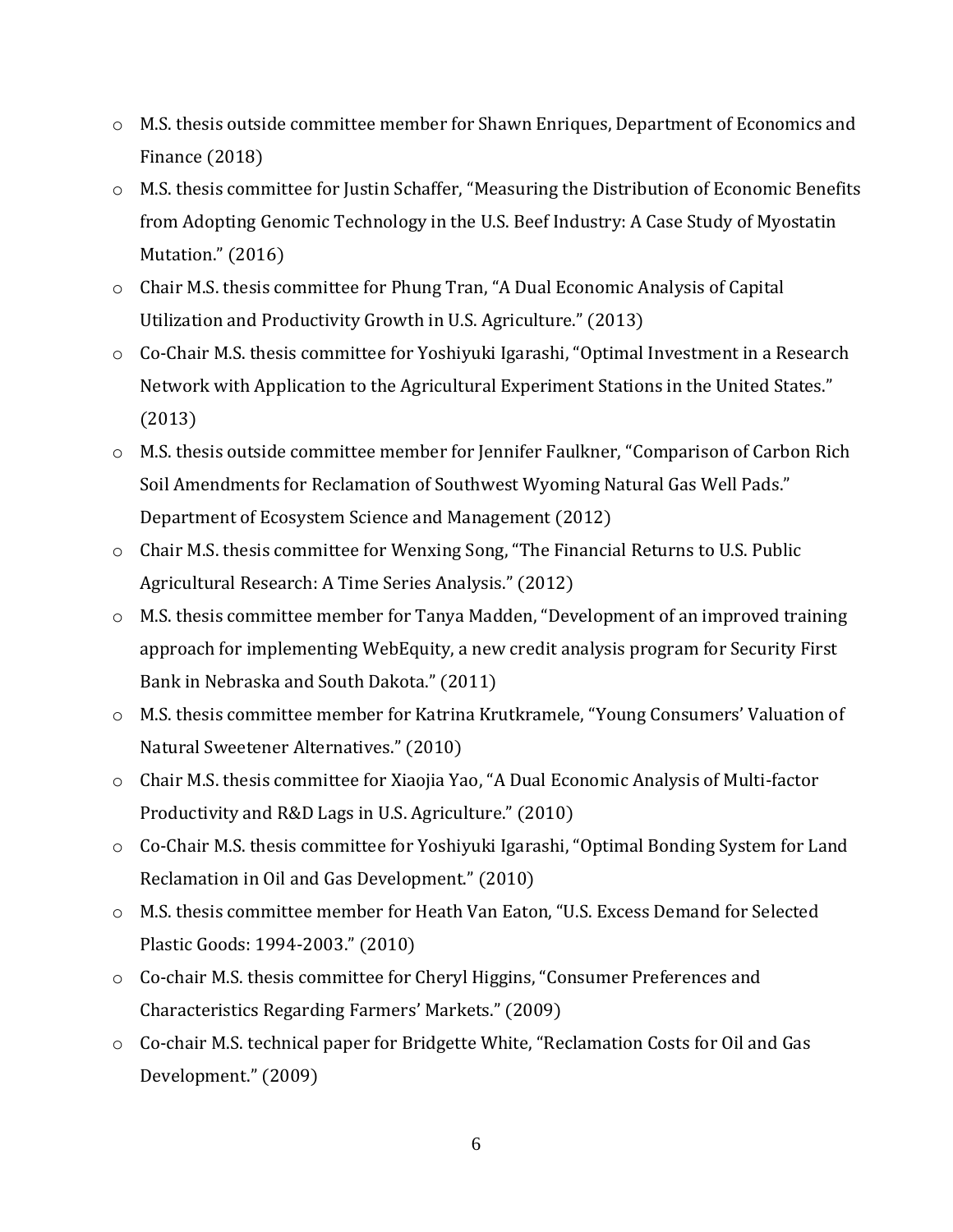### Grants

# Funded

- $\circ$  Old World Industries, LLC, *Identification of Agricultural Technologies from the Public* Sector for Commercialization (2018) \$55,000
- o University of Wyoming, Agricultural Experiment Station, Genetics and Genomics for Beef Cattle: Where's the Economics? (2015) \$87,000
- o University of California Division of Agriculture and Natural Resources, A Bibliometric Analysis of the California Division of Agriculture and Natural Resources (2014) \$20,000
- o University of Wyoming, Agricultural Experiment Station, Global Perspectives Grant Program, Global Perspectives on Agricultural Science (2013) \$4,000
- o University of Wyoming, Agricultural Experiment Station, The Evolution of Crop Science in the United States: Integrating Scientific Metrics with Economic Models (2012) \$30,000
- o University of Wyoming, Agricultural Experiment Station, Carbon-rich Soil Amendments for Ecological Restoration of Drastically Disturbed Rangeland Sites (2010) \$52,729
- o University of Wyoming, Academic Affairs, Faculty Retention Rates at UW: A Statistical Analysis (2010) \$16,167
- o University of California, Davis, Production Accounts in U.S. Agriculture (2009) \$30,000
- o University of Wyoming, School of Energy Resources, Understanding Disruption and Recovery of Ecological Structure and Functioning for Restoration of Disturbed Wyoming Ecosystems (2008) \$53,800

# Matching (unfunded)

o University of Wyoming, School of Energy Resources, Reclamation Costs, Bonding Systems, and the Probability of Reclamation in Wyoming's Oil and Gas Industry (2008) \$44,552

# Applied (unfunded)

o NIFA-AFRI, Optimal Investment in Public Agricultural Research and Development in the United States (2014) \$239,000